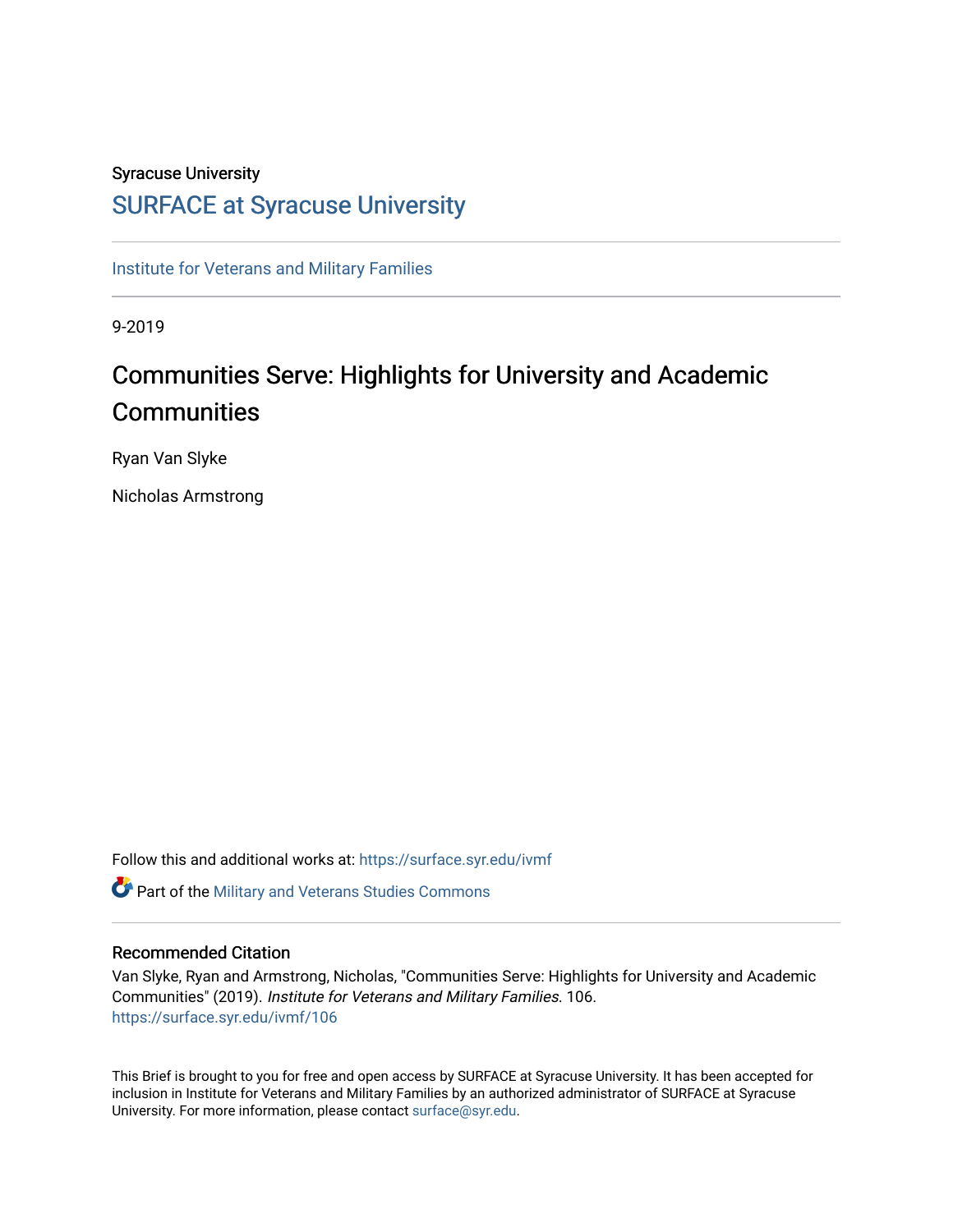



## HIGHLIGHTS FOR UNIVERSITY AND ACADEMIC COMMUNITIES COMMUNITIES SERVE

## A SYSTEMATIC REVIEW OF NEED ASSESSMENTS ON U.S. VETERAN AND MILITARY-CONNECTED POPULATIONS *Written by Ryan D. Van Slyke & Nicholas J. Armstrong*



 Military veterans and their families face a multiplicity of challenges once they transition from service. Even though more American private and publicsector organizations are engaged in studying the needs of veterans and their families through need assessments, few assessments are comprehensive analyses of the challenges they face. This systematic review of 61 need assessments from 2007-2018 in the United States summarizes findings on 18 veterans issues. While most studies addressed issues relating to accessing U.S. Department of Veterans Affairs health and benefit services, mental health, employment, and homelessness, gaps in the literature emerged, particularly regarding ethnic and sexual minority, rural and elderly veterans, and National Guard/ Reserve servicemembers. Large cities and states with varying degrees of military presence were frequent regions of study, with national think tanks, nonprofit organizations, and public universities conducting most need assessments. Future assessments should address persistent inequities in coverage among communities and topics of study using mixed-method research and survey design.

## NEED ASSESSMENTS BY SPONSORING ORGANIZATION (2007-2018)



## RESEARCH HIGHLIGHTS

#### MOST COMMON TOPICS OF STUDY:

- Access to the U.S. Department of Veterans Affairs (VA) and the Veterans Health Administration (VHA) (i.e. Transportation, Navigation of the VA, Cultural Competency, Military Sexual Trauma)
- Mental and Behavioral Health (i.e. Stigmas in VA & Military Culture, care for Women and ethnic minority veterans)
- Employment (i.e. Perceived employer stigmas, difficulties translating military skills)
- Transition (i.e. feelings of isolation and disconnect from local communities and VA system)
- Homelessness and housing (i.e. high costs of living, limitations of HUD-VASH voucher program)

#### LEAST COMMON TOPICS OF STUDY:

- Poverty among Veteran & Military-Connected Families (i.e. food insecurity, fractured community support)
- Rural and ethnic-minority veterans (i.e. access to VA and VHA services, quality of health)
- National Guard/Reserve veterans (i.e. employment and retention challenges, poor inclusion into VA and veteran community organizations)
- Financial Support (i.e. financial planning assistance)
- ▶ Legal Support (i.e. risk of handling legal issues without representation, common legal issues of criminal offenses, bankruptcy, housing, and substance abuse).

#### RESEARCH METHOD BEST-PRACTICES:

- Partner with multiple community organizations & stakeholders across a set of issue areas to use marshalled resources to expand the scope of a need assessment, drawing upon each organization's expertise or interest areas to study an area's veteran population in a holistic manner.
- Employ rigorous mixed-method procedures in the assessment of a wide scope of issue areas and needs, such as quantitative data collection, interviews and focus groups, and comparing samples to Census Bureau and VA data.